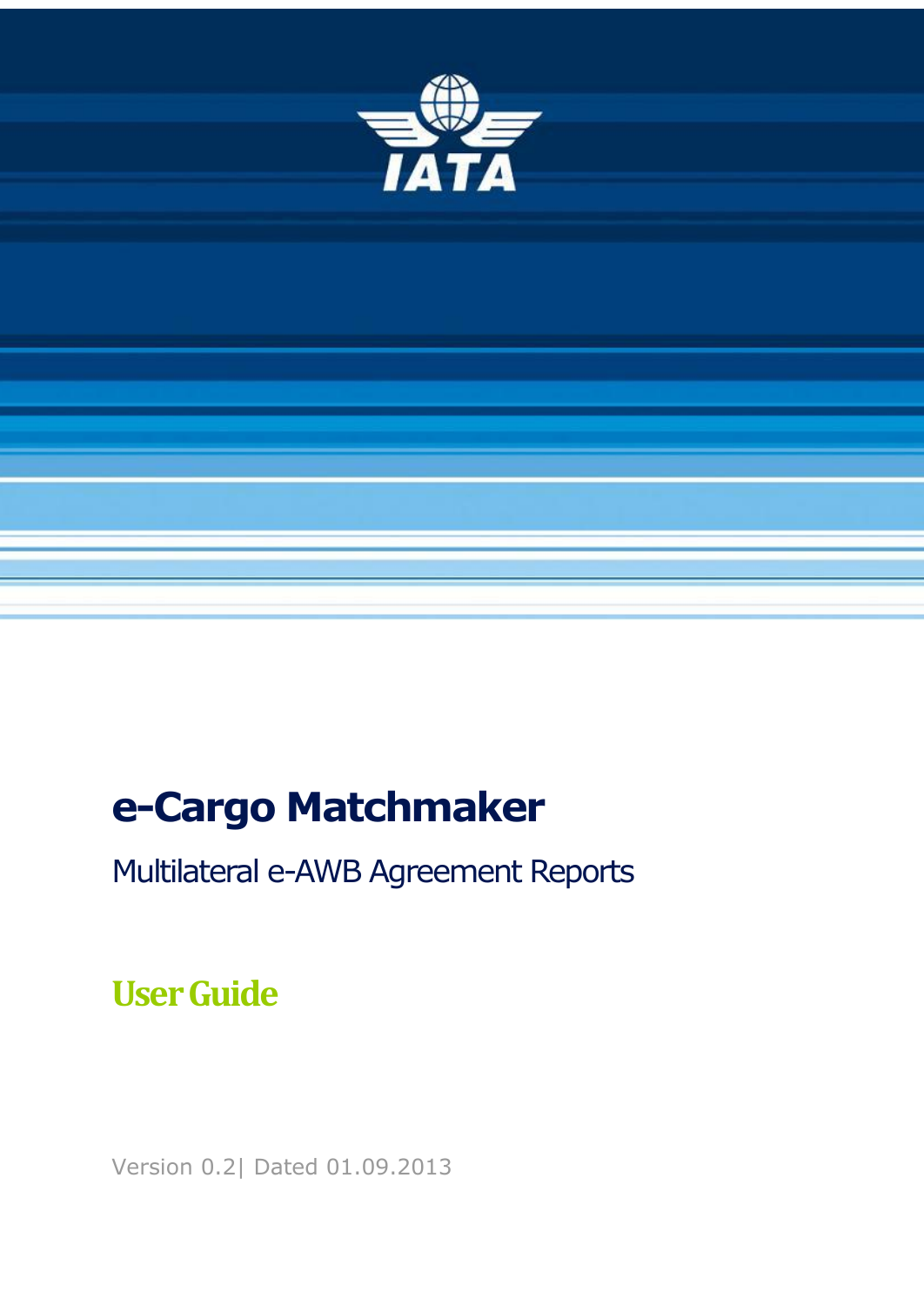## <span id="page-1-0"></span>**Copyright Information**

## © All rights reserved IATA

## <span id="page-1-1"></span>**Purpose of this document**

The purpose of this document is to give a quick overview of the Multilateral e-AWB Agreement Reports module in the e-Cargo Matchmaker and how to view the various reports.

## <span id="page-1-2"></span>**Revision History**

Please keep the latest version on top

| Ver | <b>Change Description</b>    | <b>Sections</b> | Date           | Author     |
|-----|------------------------------|-----------------|----------------|------------|
| 0.1 | Initial document             | All             | 12 August 2013 | B. Behanan |
| 0.2 | Revised based on<br>feedback | All             | 29 August 2013 | B. Behanan |
|     |                              |                 |                |            |
|     |                              |                 |                |            |
|     |                              |                 |                |            |
|     |                              |                 |                |            |
|     |                              |                 |                |            |
|     |                              |                 |                |            |
|     |                              |                 |                |            |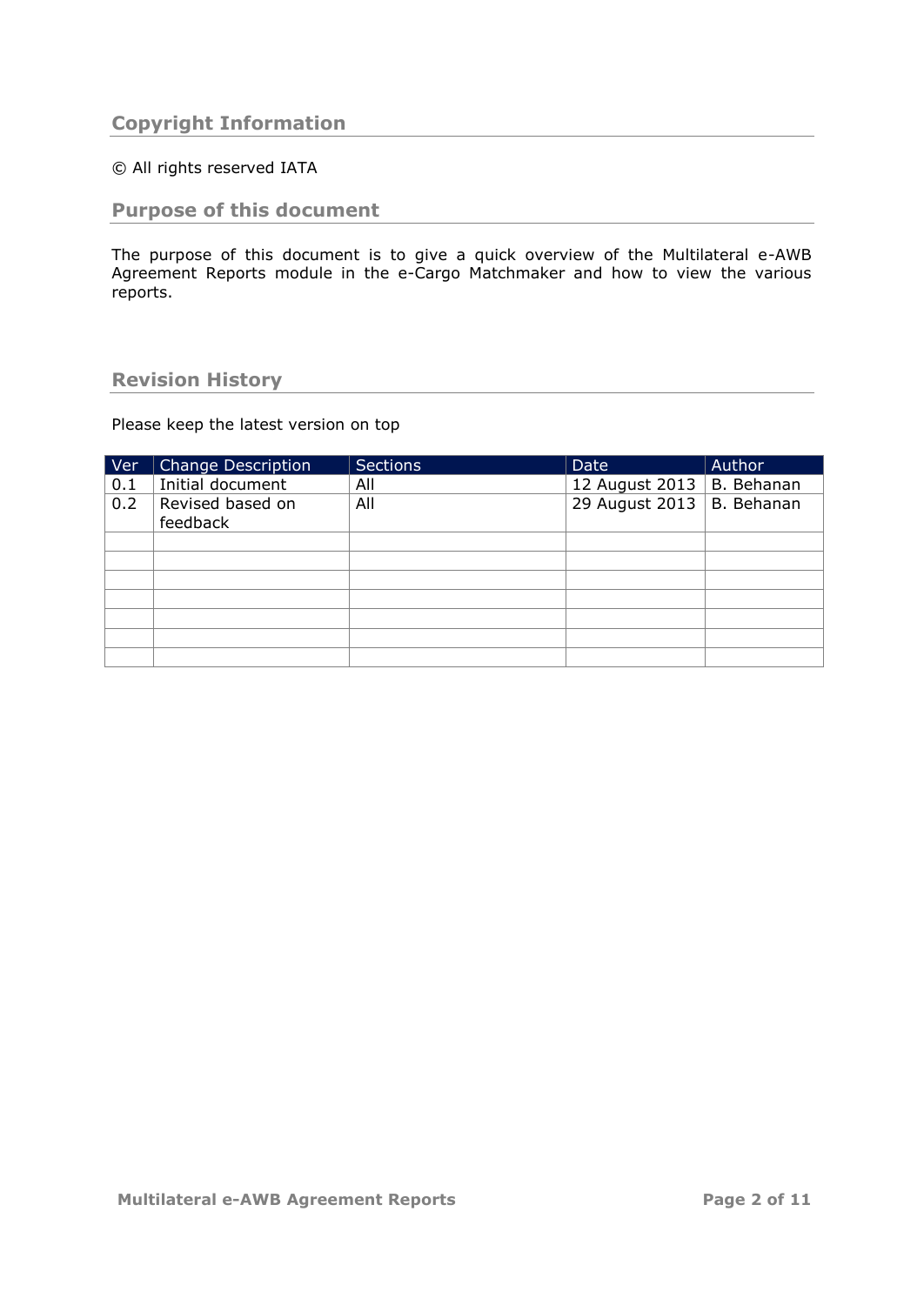## Table of Contents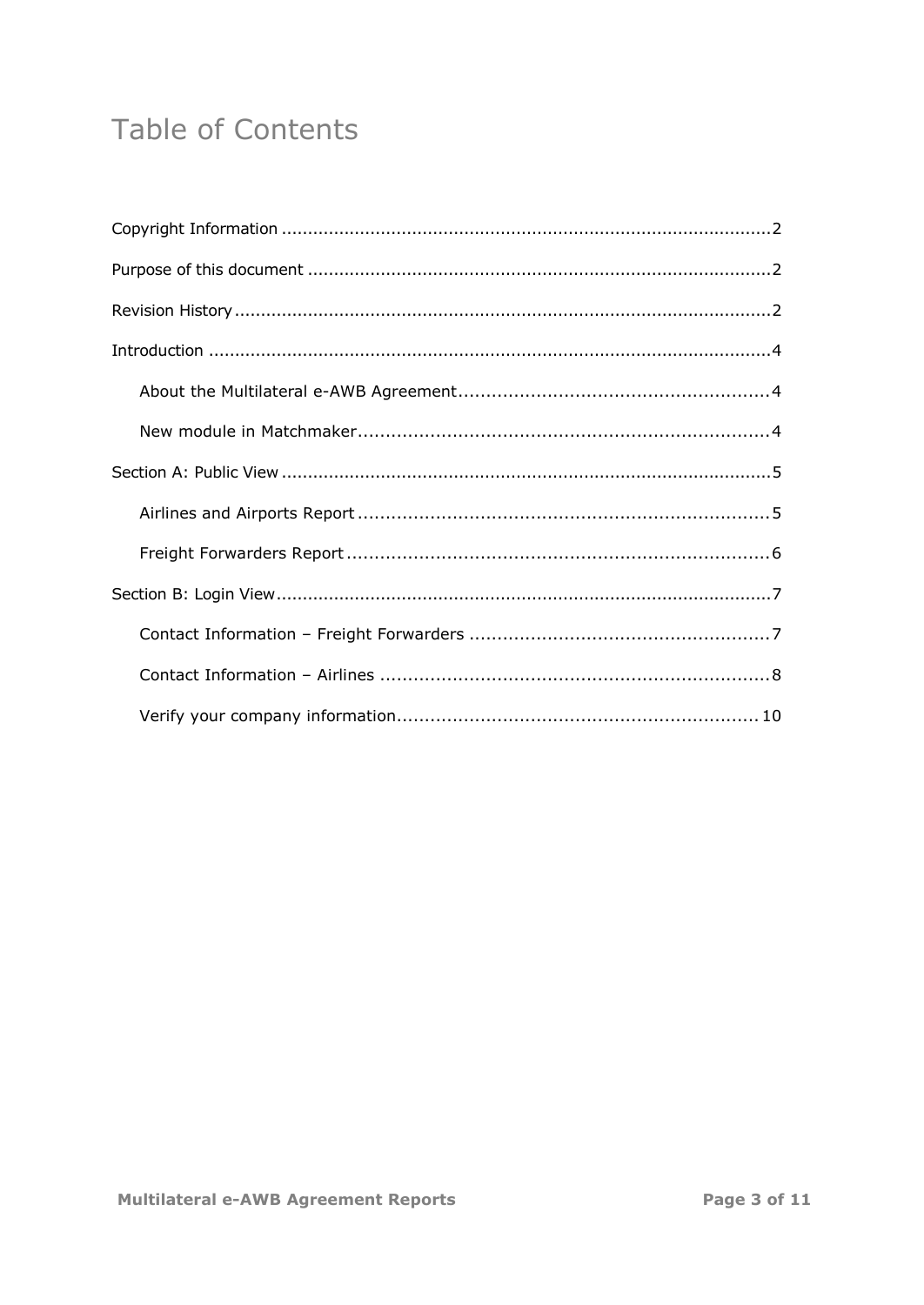## <span id="page-3-0"></span>**Introduction**

#### <span id="page-3-1"></span>About the Multilateral e-AWB Agreement

The [new multilateral e-AWB agreement \(IATA Resolution 672\)](http://www.iata.org/whatwedo/cargo/e/eawb/Pages/multilateral.aspx) provides a single standard e-AWB agreement that airlines and freight forwarders can **sign once** with IATA and start doing e-AWB with all other parties to the Agreement. By signing the Agreement with IATA, freight forwarders and airlines effectively enter into e-AWB Agreements with each other.

Resolution 672 states that the list of Parties to the Agreement shall be published by IATA as follows:

- List of Airlines and their participating Airports
- List of Freight Forwarders and Freight Forwarder Affiliates

In consultation with the relevant industry groups, it was decided to use the e-Cargo Matchmaker application to display this information.

#### <span id="page-3-2"></span>New module in Matchmaker

The new Multilateral e-AWB Agreement module in e-Cargo Matchmaker displays information on Parties that have joined the Multilateral e-AWB Agreement.

There are two views available: Public View and Login View

- 1. The **Public View** is accessible without a username and password. It displays the following two reports:
	- Airlines and Airports Report
	- Freight Forwarders Report
- 2. The **Login View** is accessible only by users registered with the e-Cargo Matchmaker and requires a username and password. It displays (in addition to the two Public View Reports) the following report based on user type:
	- Airlines detailed information Report (for freight forwarder users only)
	- Freight Forwarders detailed information Report (for airline users only)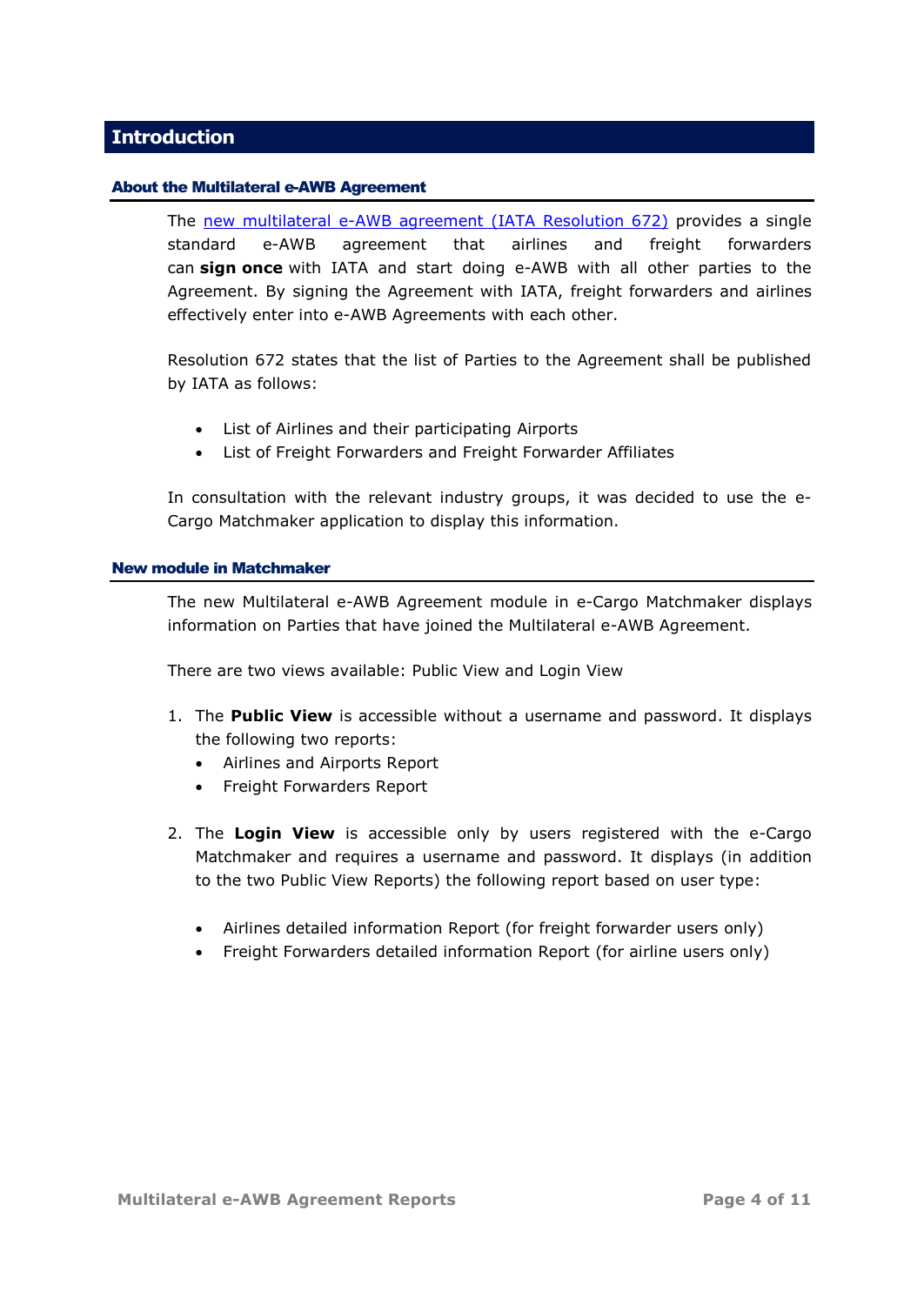## <span id="page-4-0"></span>**Section A: Public View**

#### <span id="page-4-1"></span>Airlines and Airports Report

This report displays the airlines that have joined the Multilateral e-AWB Agreement and their participating airport locations i.e. the airports that are covered under the Multilateral e-AWB Agreement.

To view the report:

- 1. Go to<https://matchmaker.iata.org/efReport/index>
- 2. Under Multilateral e-AWB Agreement Reports, click **Airline and Airports**

| <b>Multilateral e-AWB Agreement Reports *</b> |                                                                                      |
|-----------------------------------------------|--------------------------------------------------------------------------------------|
| <b>Name</b>                                   | <b>Description</b>                                                                   |
| Airlines and Airports                         | Airlines that joined the multilateral e-AWB agreement and<br>their airport locations |
| <b>Freight Forwarders</b>                     | Freight forwarders that joined the multilateral e-AWB<br>agreement                   |

3. From the **Airline Name** field, select an airline and click **APPLY FILTER** (see example below)

| 鸞<br><b>APPLY FILTERS I CLEAR SEARCH FILTERS</b> |                                         |                                         |                        |                                  |                     | <b>CSV EXPORT</b> |                     |     |   |                 |
|--------------------------------------------------|-----------------------------------------|-----------------------------------------|------------------------|----------------------------------|---------------------|-------------------|---------------------|-----|---|-----------------|
| <b>Country</b><br>Code                           | <b>Country Name</b>                     | <b>City</b>                             | <b>Airport</b><br>Code | <b>IATA</b><br><b>Designator</b> | <b>Airline Name</b> |                   | <b>Joining Date</b> |     |   | <b>Comments</b> |
|                                                  | $\overline{\phantom{a}}$<br>$-$ all $-$ | $-$ all $-$<br>$\overline{\phantom{a}}$ |                        |                                  | Air France          | $\blacksquare$    | 晉<br>From:          | To: | õ |                 |
| <b>NL</b>                                        | Netherlands                             | Amsterdam                               | <b>AMS</b>             | AF                               | <b>Au France</b>    |                   | 2013-05-21          |     |   |                 |
| <b>US</b>                                        | United States of America                | Atlanta                                 | <b>ATL</b>             | AF                               | Air France          |                   | 2013-05-21          |     |   |                 |
| <b>FR</b>                                        | France                                  | <b>MERIGNAC</b>                         | <b>BOD</b>             | AF                               | Air France          |                   | 2013-05-21          |     |   |                 |
| <b>BE</b>                                        | Belgium                                 | Zaventem                                | <b>BRU</b>             | AF                               | Air France          |                   | 2013-05-21          |     |   |                 |
| CH                                               | Switzerland                             | <b>Basel</b>                            | <b>BSL</b>             | AF                               | Air France          |                   | 2013-05-21          |     |   |                 |
| <b>FR</b>                                        | France                                  | Paris                                   | CDG                    | AF                               | Air France          |                   | 2013-05-21          |     |   |                 |
| <b>DE</b>                                        | Germany                                 | <b>Dusseldorf</b>                       | <b>DUS</b>             | AF                               | Air France          |                   | 2013-08-09          |     |   |                 |
| DF                                               | Germany                                 | Frankfurt                               | <b>FRA</b>             | AF                               | Air France          |                   | 2013-05-21          |     |   |                 |
| <b>DE</b>                                        | Germany                                 | Hamburg                                 | <b>HAM</b>             | AF                               | Air France          |                   | 2013-05-21          |     |   |                 |
| <b>HK</b>                                        | Hong Kong (SAR), China                  | <b>Hong Kong</b>                        | <b>HKG</b>             | AF                               | Air France          |                   | 2013-05-21          |     |   |                 |
| <b>US</b>                                        | United States of America                | Houston                                 | IAH                    | AF                               | Air France          |                   | 2013-05-21          |     |   |                 |
| <b>KR</b>                                        | Korea (South)                           | Seoul                                   | <b>ICN</b>             | AF                               | Air France          |                   | 2013-05-21          |     |   |                 |
| <b>US</b>                                        | <b>United States of America</b>         | New York City                           | <b>JFK</b>             | AF                               | Air France          |                   | 2013-05-21          |     |   |                 |
| <b>7A</b>                                        | South Africa                            | Johannesburg                            | <b>JNB</b>             | AF                               | Air France          |                   | 2013-08-09          |     |   |                 |
| <b>US</b>                                        | <b>United States of America</b>         | <b>Los Angeles</b>                      | LAX                    | AF                               | Air France          |                   | 2013-05-21          |     |   |                 |

The complete list of airport locations for the selected airline is displayed.

You can also filter the report by:

- $\checkmark$  Country Code
- $\checkmark$  Country Name
- $\checkmark$  City
- $\checkmark$  Airport Code
- $\checkmark$  IATA Designator
- $\checkmark$  Joining Date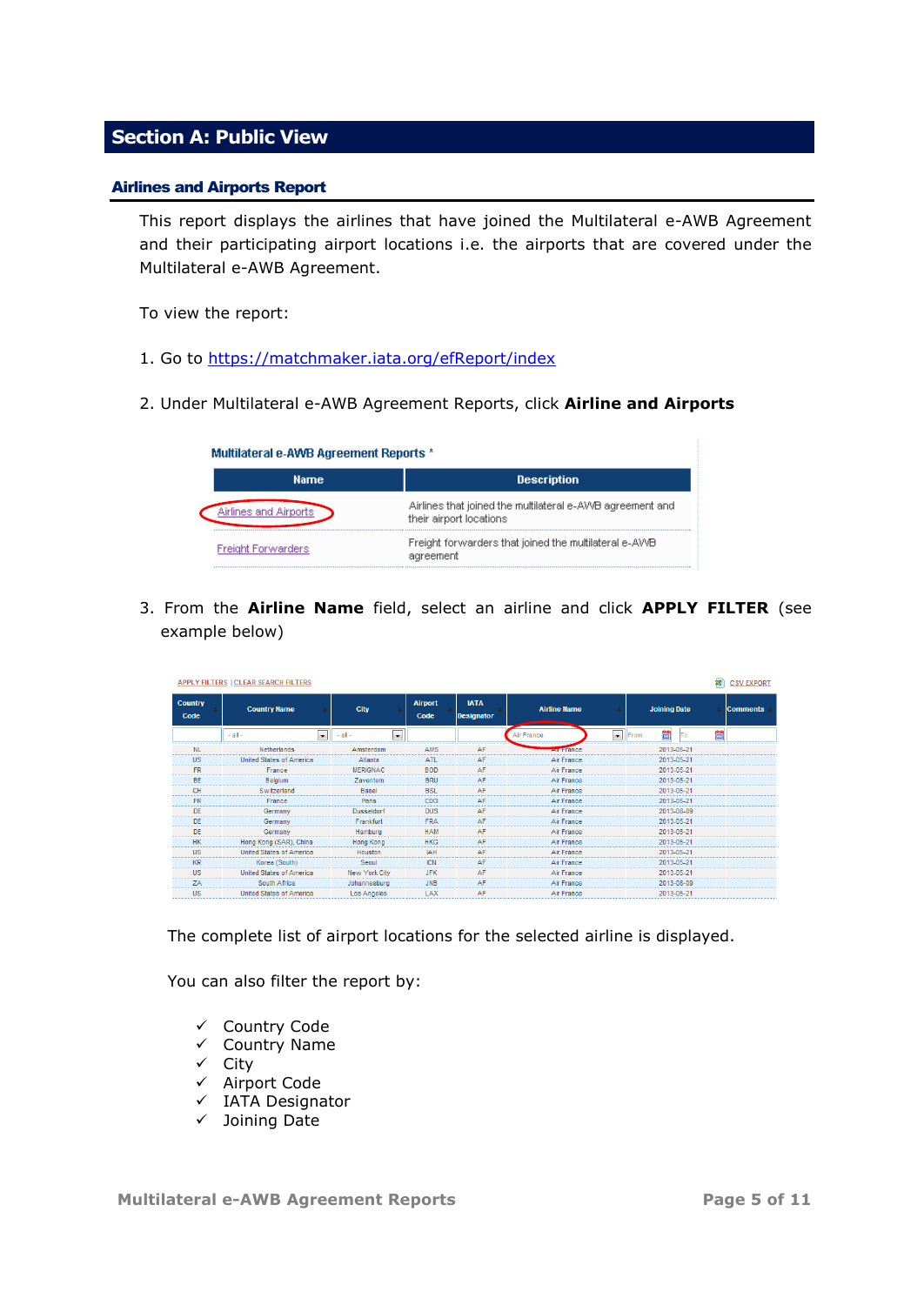

1. Filtering on the Joining Date allows the user to identify airlines that have joined the agreement (or added airports to the Agreement) during a specified period of time.

- 2. To view the complete list of Airlines and their Airports, leave all fields blank and click **APPLY FILTER**
- 3. Reports can be downloaded in the form of a .CSV file by clicking on the **CSV Export** icon on the top right corner.

## <span id="page-5-0"></span>Freight Forwarders Report

This report displays the freight forwarders that have joined the Multilateral e-AWB Agreement and their affiliates. For the purposes of the Multilateral e-AWB Agreement, an affiliate is defined as any company which the freight forwarder is authorized to enter into the multilateral e-AWB agreement on their behalf and to bind them to the obligations set forth therein.

To view the report:

- 1. Go to<https://matchmaker.iata.org/efReport/index>
- 2. Under Multilateral e-AWB Agreement Reports, click **Freight Forwarders**

Multilateral e-AWB Agreement Reports \*

| Name.                      | <b>Description</b>                                                                   |
|----------------------------|--------------------------------------------------------------------------------------|
| Airlines and Airports      | Airlines that joined the multilateral e-AWB agreement and<br>their airport locations |
| nt Forwarders <sup>1</sup> | Freight forwarders that joined the multilateral e-AWB<br>agreement                   |

3. In the **Company Name** field, enter the name of the freight forwarder (or affiliate) and click **APPLY FILTER** (see example below)

|                     | <b>APPLY FILTERS   CLEAR SEARCH FILTERS</b> |                      |                                      |                         | <b>CSV EXPORT</b> |
|---------------------|---------------------------------------------|----------------------|--------------------------------------|-------------------------|-------------------|
| <b>Country Code</b> | <b>Country Name</b>                         | City                 | <b>Company Name</b>                  | <b>Joining Date</b>     | <b>Comments</b>   |
|                     | $\checkmark$<br>$-$ all $-$                 | $-$ all $-$          | LOGWIN                               | ö<br>ö<br>From:<br>IΤο: |                   |
| AE                  | United Arab Emirates                        | Dubai                | Logwin Air+Ocean Middle East (LLC)   | 2013-06-20              |                   |
| AT                  | Austria                                     | Vienna               | Logwin Air+Ocean Austria GmbH        | 2013-06-20              |                   |
| AU                  | Australia                                   | Sydney               | Logwin Air+Ocean Australia Ptv. Ltd. | 2013-06-20              |                   |
| CH                  | Switzerland                                 | Glattbrugg           | Logwin Air+Ocean (Switzerland) AG    | 2013-06-20              |                   |
| CN                  | People's Republic of China                  | Shanghai             | Logwin Air+Ocean China Ltd.          | 2013-06-20              |                   |
| CZ                  | Czech Republic                              | Praha                | Logwin Air+Ocean Czech S.R.O.        | 2013-06-20              |                   |
| DE                  | Germany                                     | Frankfurt            | Logwin                               | 2013-06-20              |                   |
| DE                  | Germany                                     | Frankfurt            | Loqwin Air+Ocean Deutschland GmbH    | 2013-06-20              |                   |
| ES                  | Spain                                       | Barcelona            | Logwin Air+Ocean Spain S.L.U.        | 2013-06-20              |                   |
| GB                  | United Kingdom                              | Harlington           | Logwin Air+Ocean UK Limited          | 2013-06-20              |                   |
| <b>HK</b>           | Hong Kong (SAR), China                      | Hong Kong            | Logwin Air+Ocean Hong Kong Ltd.      | 2013-06-20              |                   |
| HU                  | Hungary                                     | Vecsés               | Logwin Air+Ocean Hungary K.F.T.      | 2013-06-20              |                   |
| $\mathbb{N}$        | India                                       | Mumbai               | Logwin Air+Ocean IN Pvt. Ltd.        | 2013-06-20              |                   |
| $\mathsf{I}$        | ltaly                                       | Linate               | Loqwin Air+Ocean IT S.R.L.           | 2013-06-20              |                   |
| KR                  | Korea (South)                               | Seoul                | Logwin Air+Ocean KR Ltd.             | 2013-06-20              |                   |
| MY                  | Malaysia                                    | Selangor Darul Ehsan | Logwin Air+Ocean MY Sdn Bhd          | 2013-06-20              |                   |

**Multilateral e-AWB Agreement Reports Page 6 of 11** The freight forwarder details are displayed.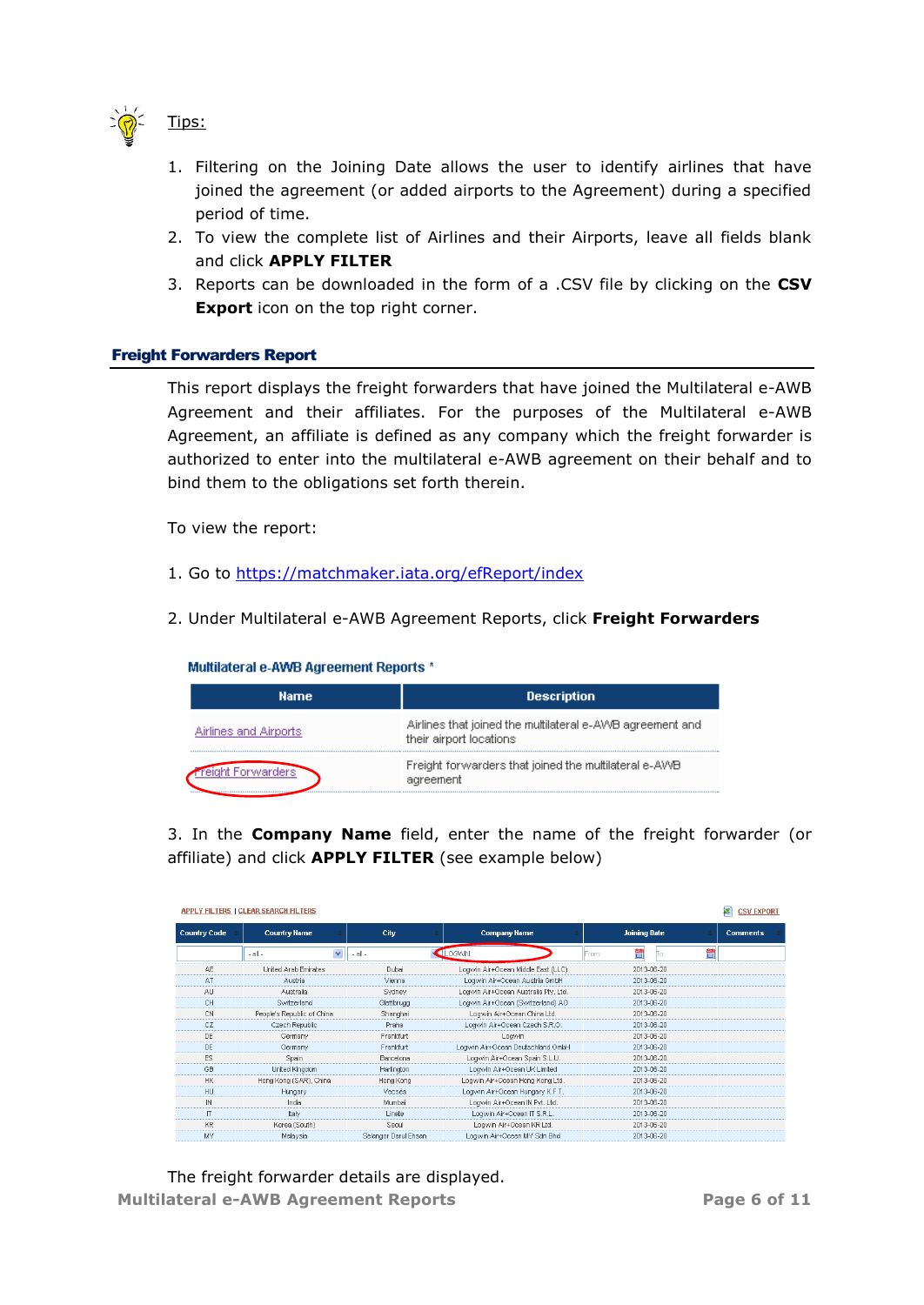You can also filter the report by:

- Country Code
- $\checkmark$  Country Name
- $\checkmark$  City
- $\checkmark$  Joining Date



Tips:

- 1. Filtering on the Joining Date allows the user to identify the freight forwarders that have joined the agreement (or added airports to the Agreement) during a specified period of time.
- 2. To view the complete list of freight forwarders, leave all fields blank and click **APPLY FILTER**
- 3. Reports can be downloaded in the form of a .CSV file by clicking on the **CSV Export** icon on the top right corner.

## <span id="page-6-0"></span>**Section B: Login View**

Please note that this view is accessible only for airline and freight forwarder users registered with e-Cargo Matchmaker and requires a username and password which is provided upon registration. To register to e-Cargo Matchmaker, go to: <https://matchmaker.iata.org/register>

#### <span id="page-6-1"></span>Contact Information – Freight Forwarders

This report is displayed to registered airline users only. It provides the detailed information of the freight forwarders (and affiliates) that have joined the Multilateral e-AWB Agreement, including Full Address, IATA Agent Code, CASS number (where available) and Designated Contact information.

To view the report:

1. Go to<https://matchmaker.iata.org/efReport/index>

## 2. Click **Sign In**

| The StB Matchmaker                                                      |                                            |
|-------------------------------------------------------------------------|--------------------------------------------|
| Help <sub>2</sub><br><b>FAQ</b><br>Register                             | Sign In $\Leftarrow$                       |
| Home » Reports                                                          |                                            |
| <b>Predefined reports</b><br><b>Detailed Locations Status Reports *</b> |                                            |
| <b>Name</b>                                                             | <b>Description</b>                         |
| <b>Airport Status</b>                                                   | Detailed Airports Status Report            |
| <b>Locations Reports</b>                                                | Detailed Locations Status Report           |
| e-freight Status Reports **                                             |                                            |
|                                                                         |                                            |
| <b>Name</b>                                                             | <b>Description</b>                         |
| Airline by Origin Airport                                               | Airline e-freight status by Origin Airport |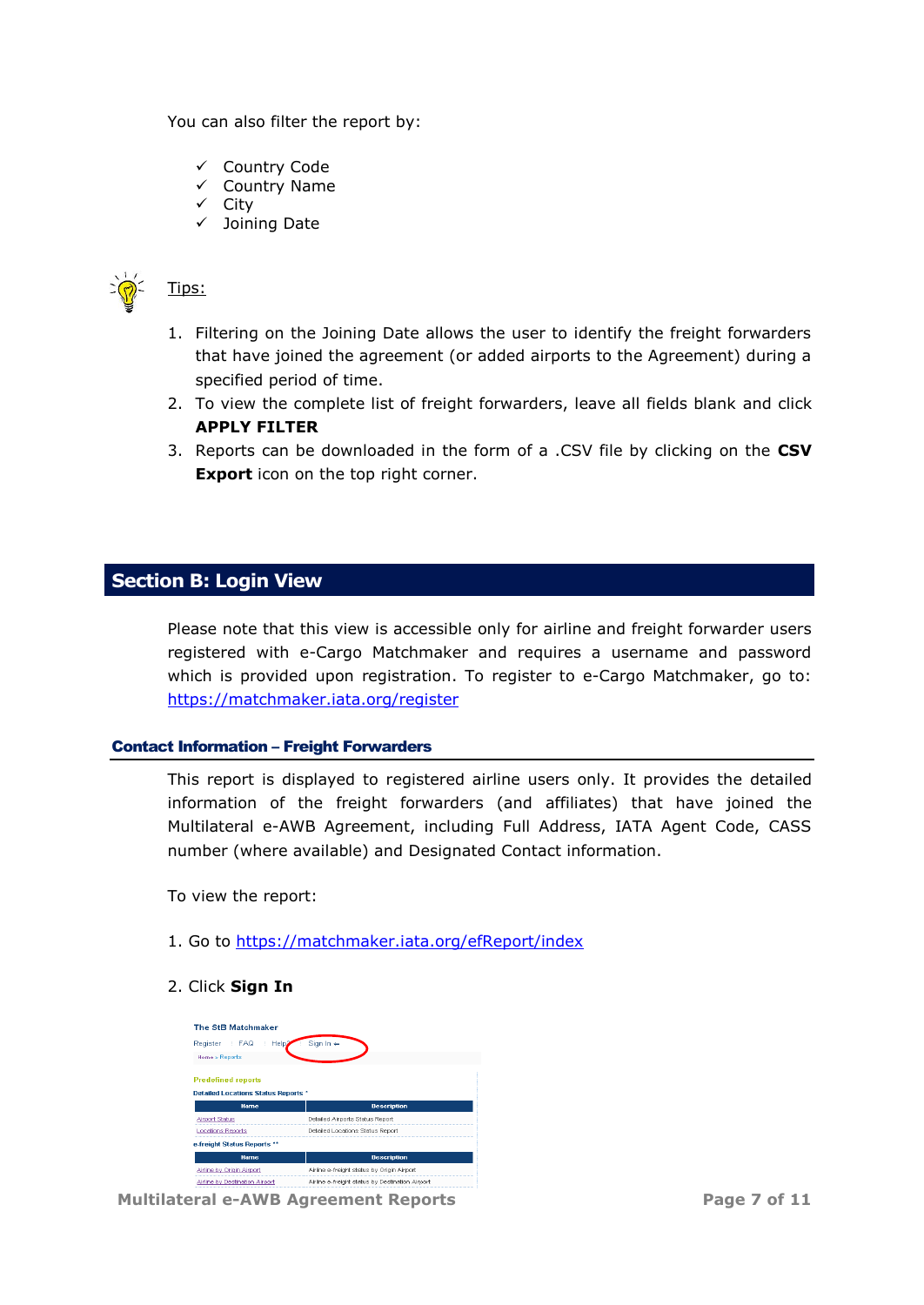3. Enter your login credentials and click **Sign In**

| The StB Matchmaker                 |                       |                                 |
|------------------------------------|-----------------------|---------------------------------|
| Register : FAQ : Help? : Sign In ← |                       |                                 |
|                                    |                       |                                 |
|                                    |                       |                                 |
|                                    | <b>Email Address:</b> |                                 |
|                                    | Password:             |                                 |
|                                    |                       | Keep me signed in               |
|                                    |                       | Uncheck if on a shared computer |
|                                    |                       | Sign In                         |

4. Under Multilateral e-AWB Agreement Reports, click **Contact Information - Freight Forwarders**

| Multilateral e-AWB Agreement Reports * |                                                                                      |  |  |  |  |  |
|----------------------------------------|--------------------------------------------------------------------------------------|--|--|--|--|--|
| <b>Name</b>                            | <b>Description</b>                                                                   |  |  |  |  |  |
| Airlines and Airports                  | Airlines that joined the multilateral e-AWB agreement and<br>their airport locations |  |  |  |  |  |
| <b>Freight Forwarders</b>              | Freight forwarders that joined the multilateral e-AWB<br>agreement                   |  |  |  |  |  |
| Contact Information — Freight          | Designated contact information of freight forwarders                                 |  |  |  |  |  |

5. In the **Company Name** field, enter the name of the air and click **APPLY FILTER** (see example below)

|                  |                                  | APPLY FILTERS   CLEAR SEARCH FILTERS |                                                           |                                                                                                            |                                       |                    |                                             |                                                  |                                  |                                                        | ₹               | <b>CSV EXPORT</b> |
|------------------|----------------------------------|--------------------------------------|-----------------------------------------------------------|------------------------------------------------------------------------------------------------------------|---------------------------------------|--------------------|---------------------------------------------|--------------------------------------------------|----------------------------------|--------------------------------------------------------|-----------------|-------------------|
| Country,<br>Code | Country<br>Name                  | City                                 | Company<br><b>Name</b>                                    | <b>Full Address</b>                                                                                        | <b>IATA</b><br>Cargo<br>Agent<br>Code | <b>CASS</b><br>No. | <b>Designated</b><br>Contact<br><b>Name</b> | <b>Designated</b><br>Contact<br><b>Job Title</b> | Designated<br>Contact E-<br>mail | <b>Designated</b><br><b>Contact</b><br><b>Telphone</b> | Joining<br>Date | Comments,         |
|                  | $\checkmark$<br>$-$ all $-$      | $\checkmark$<br>$-$ all $-$          | ABC Global                                                |                                                                                                            |                                       |                    |                                             |                                                  |                                  |                                                        | 醟<br>省          |                   |
| <b>AU</b>        | Australia                        | Alexandria NSW                       | ABC Global<br>$-$ Freigh<br>Forwarding<br>(Australia) Ltd | Unit 15, 37-41 O'riordan 02 - 01234<br>Street                                                              |                                       | 2123               | <b>Bill Acheson</b>                         | General<br>Manager                               | bill@abc-<br>gobal.com           | +41 22 770<br>2669                                     |                 |                   |
| <b>BE</b>        | Belgium                          | Zaventem                             | ABC Global<br>Freight<br>Forwarding<br>(Belgium) Ltd.     | Vliegveld 744                                                                                              | $99 - 01234$                          | 3272               | <b>Bill Acheson</b>                         | General<br>Manager                               | bill@abc-<br>gobal.com           | +41 22 770<br>2669                                     |                 |                   |
| CA.              | Canada                           | Mississauga                          | ABC Global<br>Freight<br>Forwarding<br>(Canada) Ltd.      | 6405 Northam Drive                                                                                         | 60 - 01234                            | N/A                | <b>Bill Acheson</b>                         | General<br>Manager                               | bill@abc-<br>gobal.com           | +41 22 770<br>2669                                     |                 |                   |
| CH               | Switzerland                      | Bassersdorf                          | ABC Global<br>Freight<br>Forwarding<br>(Swiss) Ltd.       | Grindelstrasse 9                                                                                           | $81 - 01234$                          | 9005               | <b>Bill Acheson</b>                         | General<br>Manager                               | bill@abc-<br>gobal.com           | +41 22 770<br>2669                                     |                 |                   |
| CN               | People's<br>Republic of<br>China | Beijing                              | ABC Global<br>Freight<br>Forwarding<br>(China) Ltd.       | 6A2, East Zone, Hanwei<br>Plaza, No.7, Guanghua 14 - 01234<br>Street, Choayang<br>District, Beijing, China |                                       | N/A                | <b>Bill Acheson</b>                         | General<br>Manager                               | bill@abc-<br>gobal.com           | +41 22 770<br>2669                                     |                 |                   |

#### <span id="page-7-0"></span>Contact Information – Airlines

This report is displayed to registered freight forwarder users only. It provides the detailed information of the airlines that have joined the Multilateral e-AWB Agreement, including Full Address, and Designated Contact information.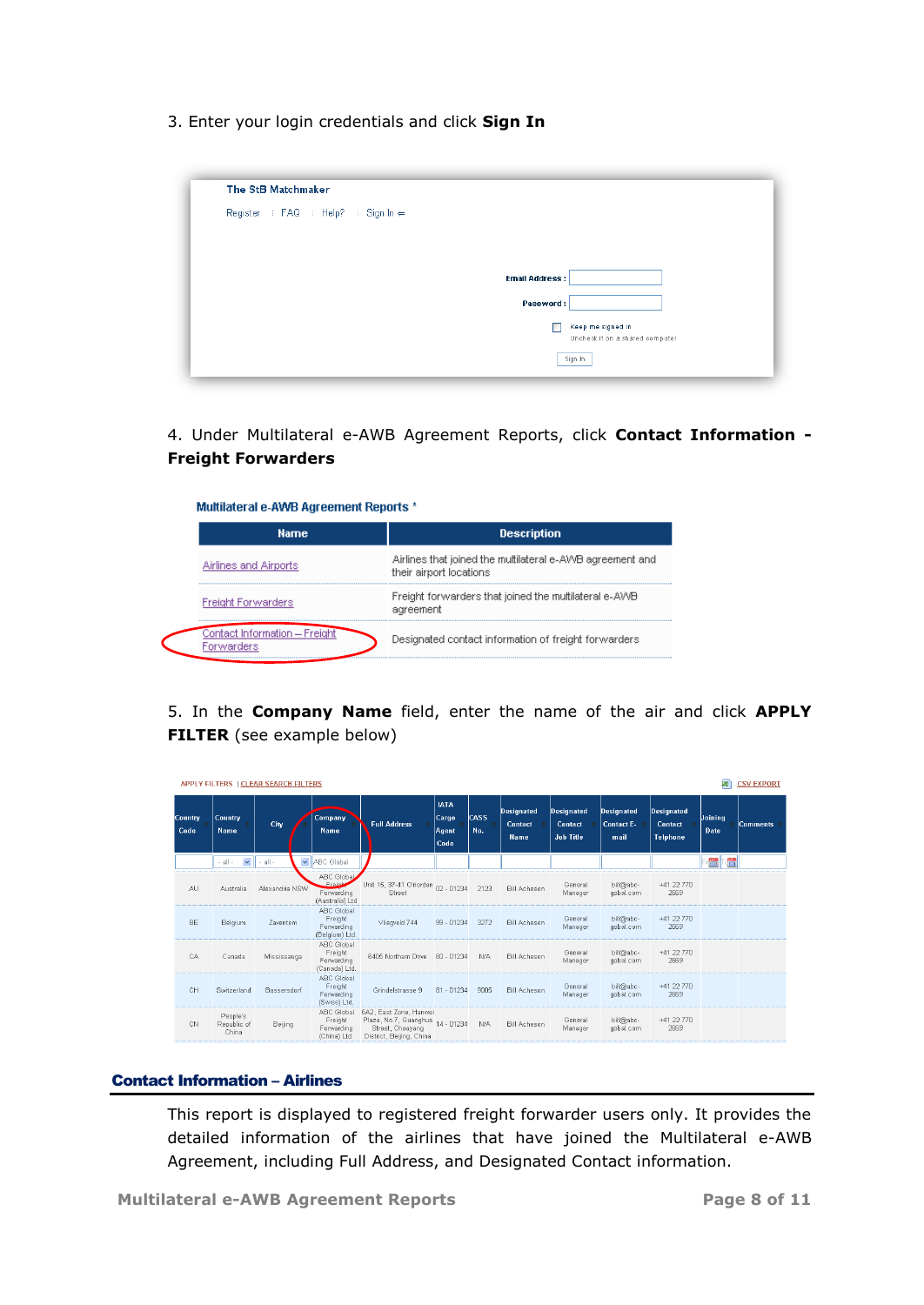To view the report:

- 1. Go to<https://matchmaker.iata.org/efReport/index>
- 2. Click **Sign In**

| The StB Matchmaker                                                      |                                            |
|-------------------------------------------------------------------------|--------------------------------------------|
| Register : FAQ<br>Help <sup>2</sup>                                     | Sign $\ln$ $\Leftarrow$                    |
| Home » Reports                                                          |                                            |
| <b>Predefined reports</b><br><b>Detailed Locations Status Reports *</b> |                                            |
| <b>Name</b>                                                             | <b>Description</b>                         |
|                                                                         |                                            |
| <b>Airport Status</b>                                                   | Detailed Airports Status Report            |
| <b>Locations Reports</b>                                                | Detailed Locations Status Report           |
| e-freight Status Reports **                                             |                                            |
| <b>Name</b>                                                             | <b>Description</b>                         |
| Airline by Origin Airport                                               | Airline e-freight status by Origin Airport |

3. Enter your login credentials and click **Sign In**

| The StB Matchmaker                 |                                 |
|------------------------------------|---------------------------------|
| Register : FAQ : Help? : Sign In ← |                                 |
|                                    |                                 |
|                                    |                                 |
|                                    | <b>Email Address:</b>           |
|                                    | Password:                       |
|                                    | Keep me signed in               |
|                                    | Uncheck if on a shared computer |
|                                    | Sign In                         |

4. Under Multilateral e-AWB Agreement, click **Contact Information - Airlines** 

| <b>Name</b>               | <b>Description</b>                                                                   |  |  |
|---------------------------|--------------------------------------------------------------------------------------|--|--|
| Airlines and Airports     | Airlines that joined the multilateral e-AWB agreement and<br>their airport locations |  |  |
| <b>Freight Forwarders</b> | Freight forwarders that joined the multilateral e-AWB<br>agreement                   |  |  |
| Information - Airlines    | Designated contact information of airlines                                           |  |  |

5. From the **Airline Name** list, select the airline and click **APPLY FILTER** (see example below)

| <b>APPLY FILTERS   CLEAR SEARCH FILTERS</b><br>ss i |                                                                   |                                   |                                               |                                  |                                              | <b>CSV EXPORT</b> |
|-----------------------------------------------------|-------------------------------------------------------------------|-----------------------------------|-----------------------------------------------|----------------------------------|----------------------------------------------|-------------------|
| <b>IATA</b><br>Designator                           | <b>Airline Name</b>                                               | Designated Contact<br><b>Name</b> | <b>Designated Contact</b><br><b>Job Title</b> | <b>Designated Contact E-mail</b> | <b>Designated Contact</b><br><b>Telphone</b> | <b>Comments</b>   |
|                                                     | Cathov Pacific Airways Limited                                    |                                   |                                               |                                  |                                              |                   |
| <b>CX</b>                                           | <b>Service College Administration</b><br>avs Limited<br>Catherine | Jackson Chan                      | Cargo Services Manager e-<br>Freight          | jackson_chan@cathaypacific.com   | 852 27477038                                 |                   |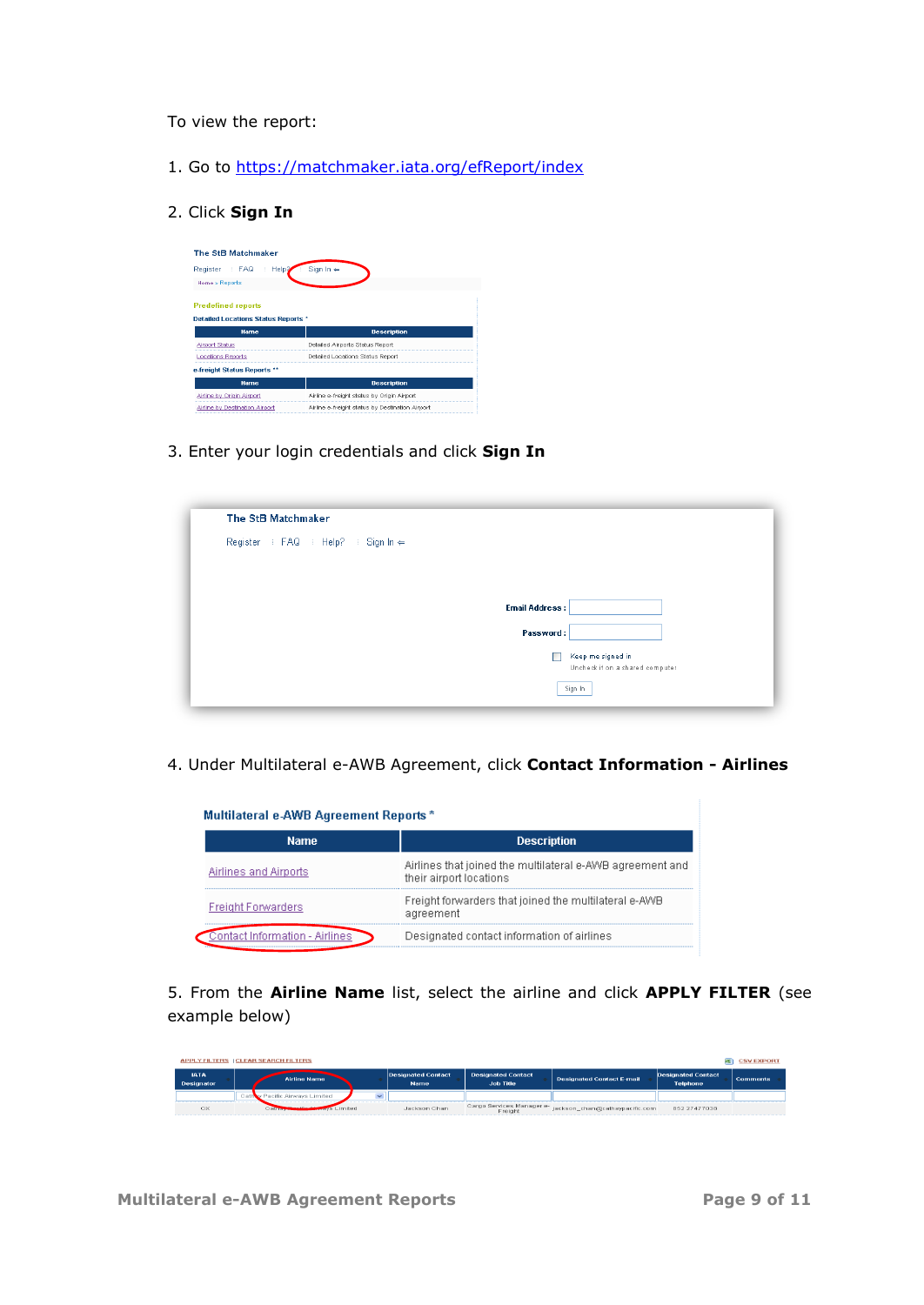#### <span id="page-9-0"></span>Verify your company information

This is to view your company's detailed information that is published on the e-Cargo Matchmaker that is displayed to other users. Only registered user can use this functionality. Such a user can only see the information related to the organization to which it belongs.

To view your company's information:

- 1. Go to<https://matchmaker.iata.org/efReport/index>
- 2. Click **Sign In**

| <b>The StB Matchmaker</b>                                |                                            |
|----------------------------------------------------------|--------------------------------------------|
| Help <sup>2</sup><br>Register   FAQ                      | Sign $In \Leftarrow$                       |
| Home » Reports                                           |                                            |
| <b>Predefined reports</b>                                |                                            |
| <b>Detailed Locations Status Reports *</b>               |                                            |
| <b>Name</b>                                              | <b>Description</b>                         |
|                                                          |                                            |
| <b>Airport Status</b>                                    | Detailed Airports Status Report            |
| <b>Locations Reports</b>                                 | Detailed Locations Status Report           |
|                                                          |                                            |
| <b>Name</b>                                              | <b>Description</b>                         |
| e-freight Status Reports **<br>Airline by Origin Airport | Airline e-freight status by Origin Airport |

3. Enter your login credentials and click **Sign In**

| The StB Matchmaker                 |                                 |
|------------------------------------|---------------------------------|
| Register : FAQ : Help? : Sign In ← |                                 |
|                                    |                                 |
|                                    |                                 |
|                                    | <b>Email Address:</b>           |
|                                    | Password:                       |
|                                    | Keep me signed in               |
|                                    | Uncheck if on a shared computer |
|                                    | Sign In                         |

4. Click **Manage My Status** 

|      |                    |                      |         | <b>TATA</b> |
|------|--------------------|----------------------|---------|-------------|
|      | The StB Matchmaker |                      |         |             |
| Home | Manage My Statuses | Manage Airport Lists | Reports |             |